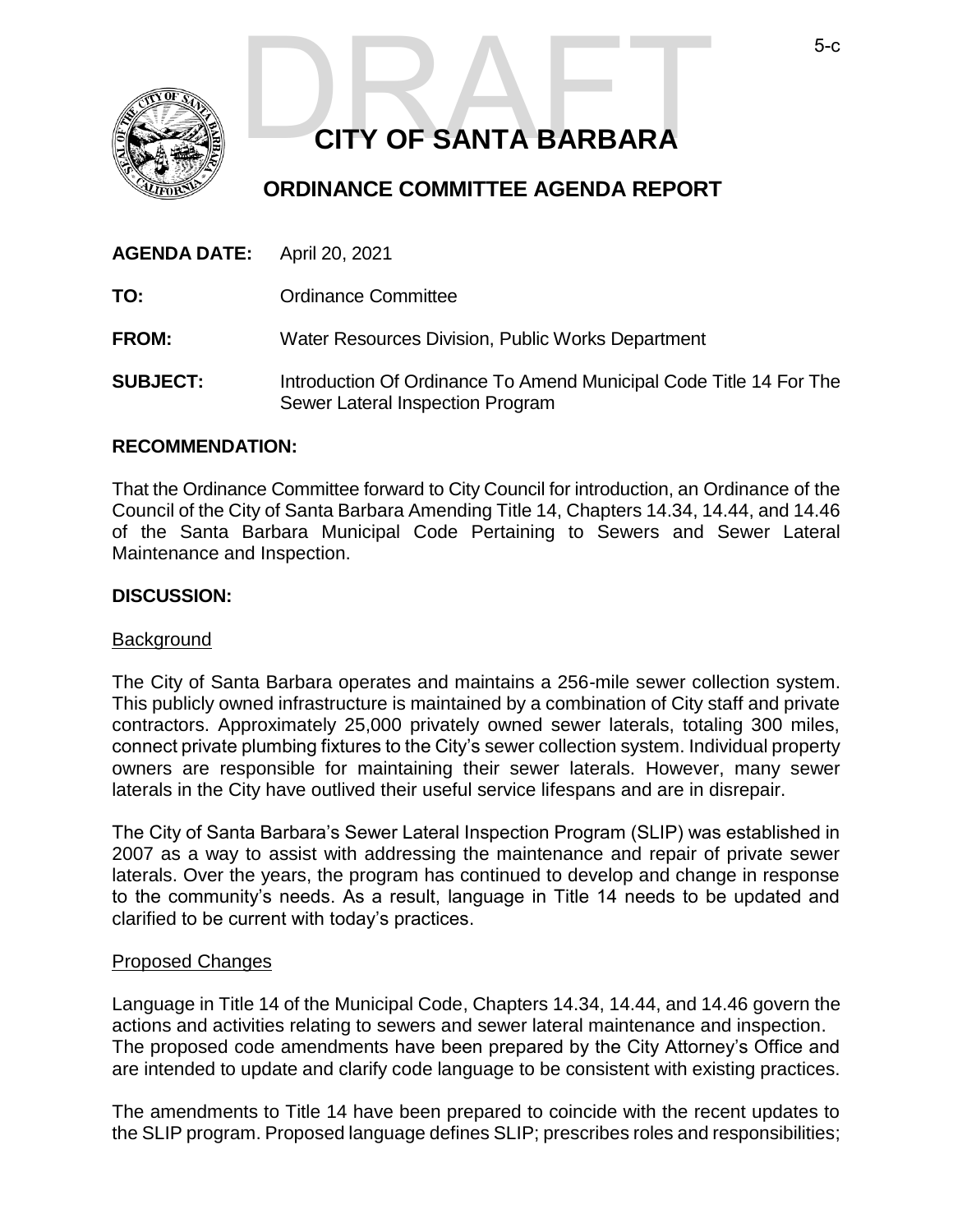Ordinance Committee Agenda Report Introduction Of Ordinance To Amend Municipal Code Title 14 For The Sewer Lateral Inspection Program April 20, 2021 Page 2 nmittee Agenda Report<br>
Ordinance To Amend Municipal Code Title 14 For The Sewer Lateral<br>
ram<br>
private buildings, common interest<br>
private buildings, common interest

and clarifies the maintenance of sewer laterals serving private buildings, common interest developments and multi-unit developments. The proposed changes also add a schedule, as well as exemptions, for sewer lateral inspections, and updates requirements for making sewer lateral repairs.

The proposed changes to the Municipal Code better define terms, such as available public sewer, house connection sewer, private sewage disposal system, and Public Works Director. Other proposed changes include clarification of requirements for private sewage systems connecting to the public sewer system, and prohibitions on obstructing public sewer flows. Please see the attached proposed ordinance for the specific changes.

#### **SUSTAINABILITY IMPACT:**

Planned maintenance and repair of private sewer laterals reduces the potential for sanitary sewer system overflows and protects public health and the environment.

### **ENVIRONMENTAL REVIEW:**

The adoption of the code amendments to update and clarify language are exempt from the California Environmental Quality Act.

#### **WATER COMMISSION RECOMMENDATION:**

This item was presented to the Water Commission at its meeting on April 15, 2021, and the Commission voted  $X-X$  in support of staff's recommendations.

- **ATTACHMENT:** Ordinance For The Sewer Lateral Inspection Program
- **PREPARED BY:** Catherine Taylor, Water Supply and Services Manager/GF/rb
- **SUBMITTED BY:** Joshua Haggmark, Acting Public Works Director
- **APPROVED BY:** City Administrator's Office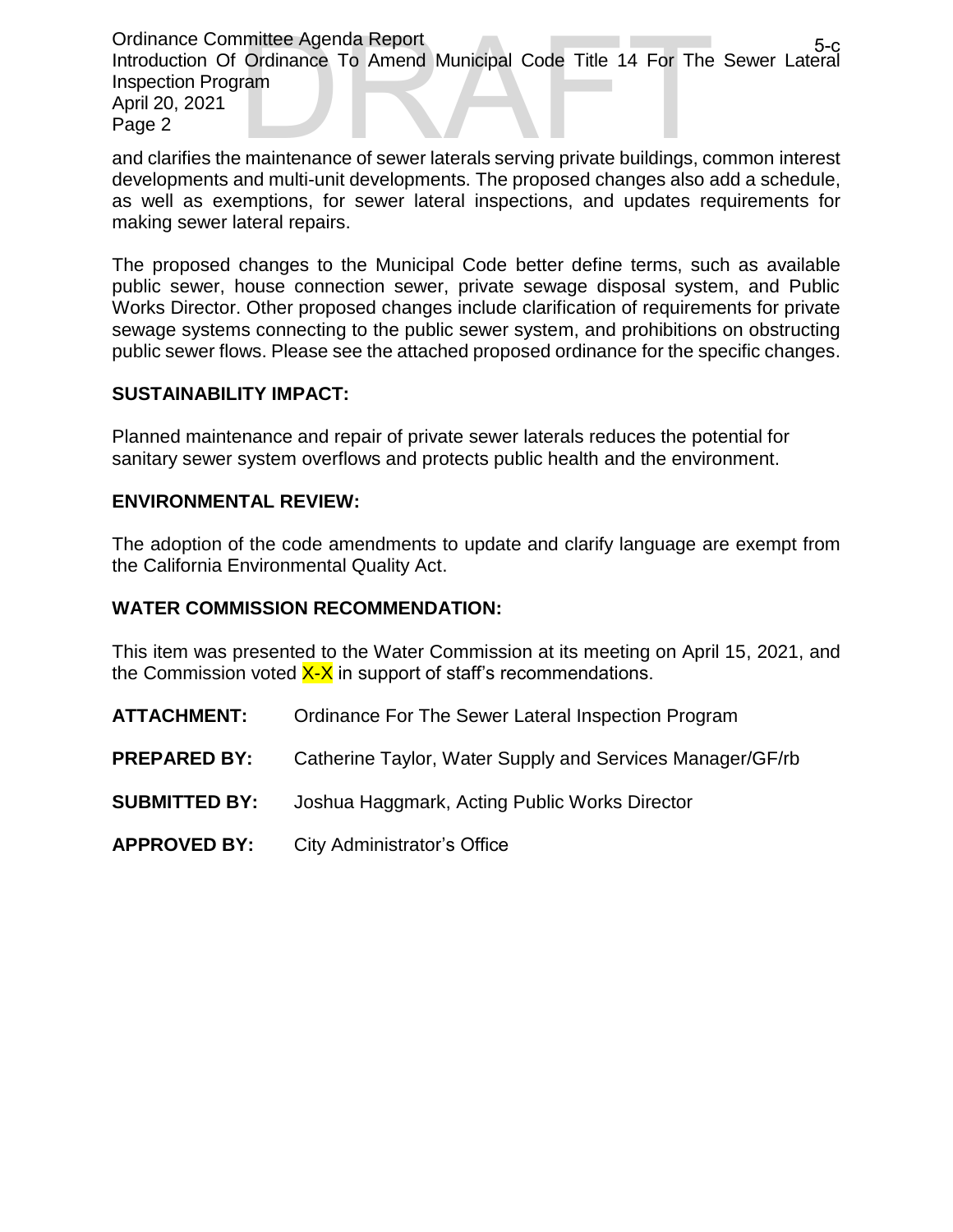#### ORDINANCE NO. \_\_\_\_\_

AN ORDINANCE OF THE COUNCIL OF THE CITY OF SANTA BARBARA AMENDING CHAPTERS 14.34, 14.44, AND 14.46 OF THE SANTA BARBARA MUNICIPAL CODE PERTAINING TO SEWERS AND SEWER LATERAL MAINTENANCE AND INSPECTION

THE CITY COUNCIL OF THE CITY OF SANTA BARBARA DOES ORDAIN AS FOLLOWS:

SECTION 1. Section 14.34.010 of Chapter 14.34 of Title 14 of the Santa Barbara Municipal Code is amended to read as follows:

### **14.34.010 Definitions Generally.**

As used in this Title, the following words and terms shall for the purposes of this title, defined in Section 14.34.020 have the meanings respectively ascribed to them by this chapterthat Section, unless it shall be apparent from the context that a different meaning is intended.

SECTION 2. Section 14.34.020 of Chapter 14.34 of Title 14 of the Santa Barbara Municipal Code is amended to read as follows:

## **14.34.020 Terms Defined.**

A. **"**AVAILABLE PUBLIC SEWER." Including any other reference to a public sewer being or becoming available means when a public sewer is located within 200 feet, measured in a straight line, from the closest edge of a structure having plumbing fixtures and the parcel on which the structure is located abuts a street or easement containing a public sewer.to a connection could be constructed for a total cost as estimated by the Chief of Building and Zoning based on standard prevailing unit prices of not more than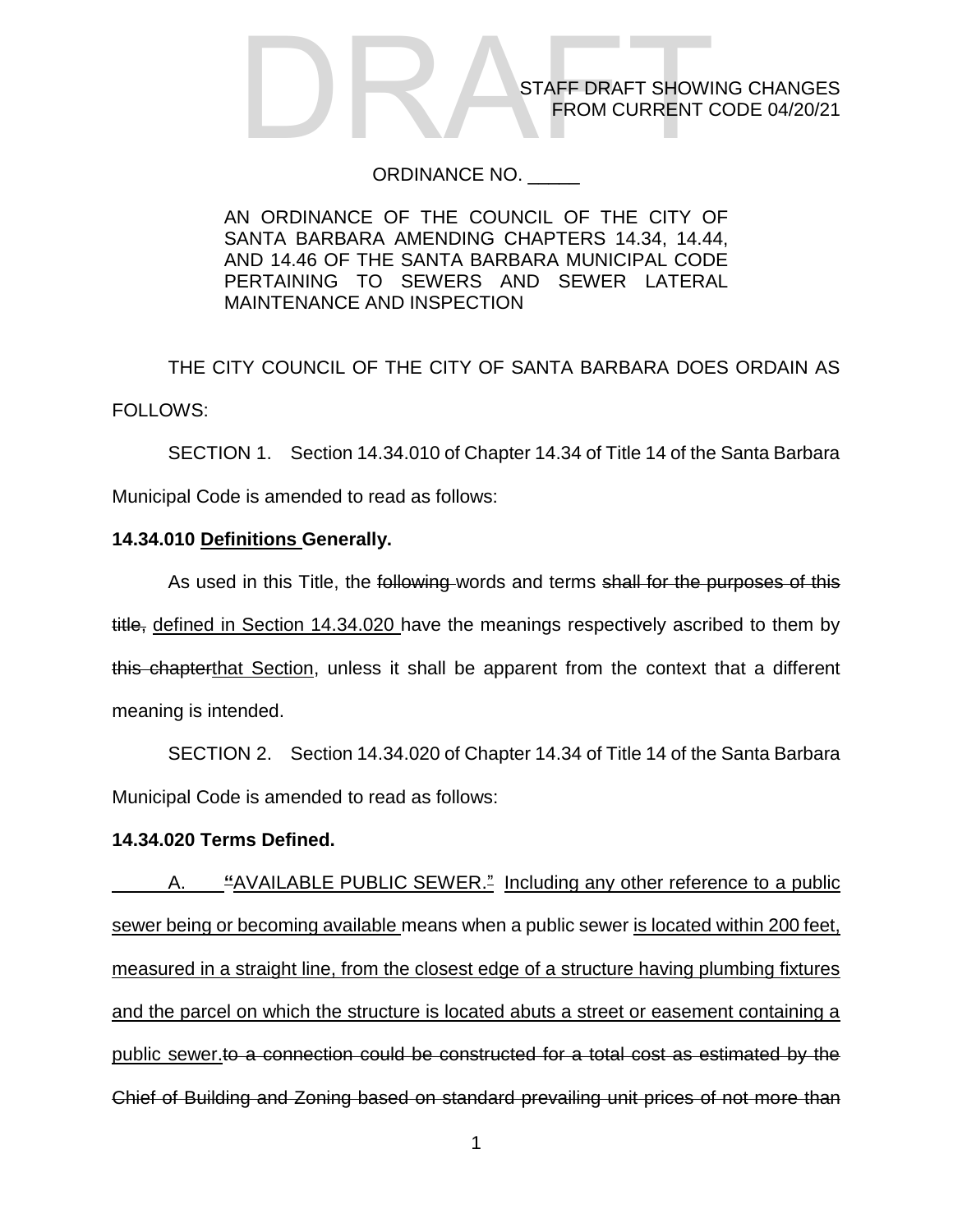\$750.00 or for a total cost of not more than \$1,000.00 when not less than \$250.00 is reimbursable under Section 14.52.010.

B. CESSPOOL. "Cesspool" means a An excavation in the ground which receives discharge from any sanitary plumbing facilities.

C. DOMESTIC SEWAGE.**"Domestic sewage"** means a Any and all waste substance, liquid or solid, associated with human habitation.

D. HOUSE CONNECTION SEWER. **"House connection sewer"** means The pipes and other facilities connecting a premises to a public sewer for the purpose of conveying domestic sewage and/or industrial liquid waste, including that portion extending into the public street or right of way and the point of connection to the public sewer. House connection sewer, private sewer lateral, building sewer lateral, sewer lateral, and lateral all have the same meaning. that portion of the horizontal piping which extends from the public sewer to the street property line or right-of-way.

E. INDUSTRIAL LIQUID WASTE. **"Industrial liquid waste"** means a Any waterborne waste, except domestic sewage.

F. INDUSTRIAL WASTE. **"Industrial waste"** means a Any and all liquid or solid waste substance, not domestic sewage, from any producing, manufacturing or processing operation of whatever nature.

G. LICENSED CONTRACTOR. **"Licensed contractor"** means a A sewer contractor having a valid license issued pursuant to the Business and Professional Code of the State which license includes the activities listed on the permit applied for.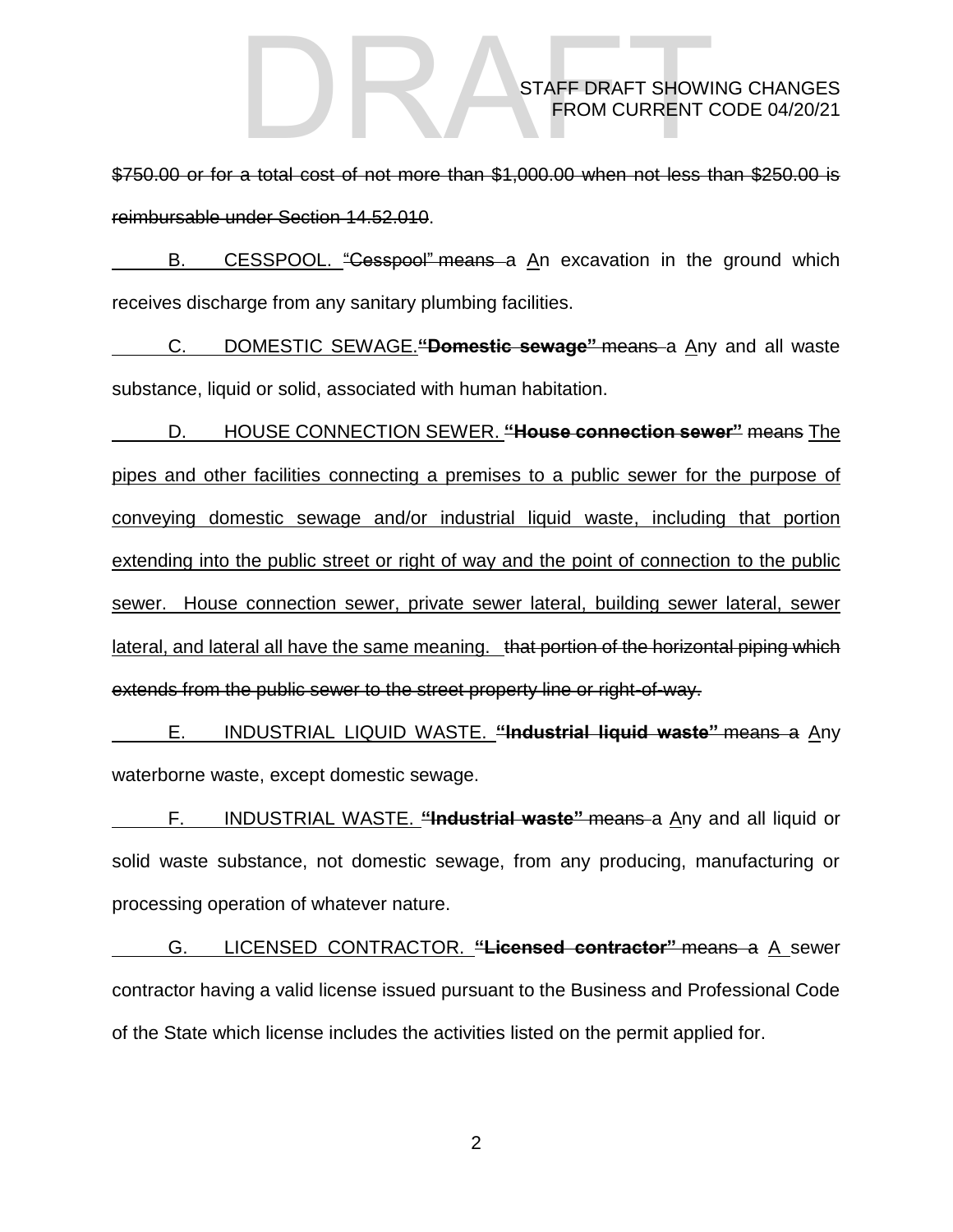H. LOT. **"Lot"** means a Any piece or parcel of land bounded and defined or shown upon a plot or deed recorded in the Office of the Recorder of the County, as a separate or individual parcel, except that in the event any building or structure covers more than a lot, the word "lot" shall include all such pieces or parcels of land upon which such building or structure is wholly or partly located.

I. PREMISES. **"Premises"** means a Any lot, parcel of land, building or establishment.

J. PRIVATE SEWAGE DISPOSAL SYSTEM. A system composed of a septic tank and a dispersal field and related equipment and appurtenances. Private sewage disposal systems are also referred to as onsite wastewater treatment systems, septic systems, onsite sewage disposal systems, or individual sewage disposal systems and may include alternative and supplemental treatment systems.

K. PUBLIC SEWER.**"Public sewer"** means a Any main line sewer constructed in any street, highway, alley, place or right-of-way dedicated for public use. Such term shall not include house connection sewers.

L. PUBLIC WORKS DIRECTOR. **"Public Works Director"** means The Director of the Public Works Department and any City personnel exercising authority delegated by the Public Works Director. official agent, branch or function of the City responsible for the design, construction, maintenance and operation of sanitary sewers in the City. It shall include all officers, agents and employees engaged in sewer services. M. SEPTIC TANK. **"Septic tank"** means a A structure for private treatment for

sewage before disposal into a cesspool, seepage hole or leaching system.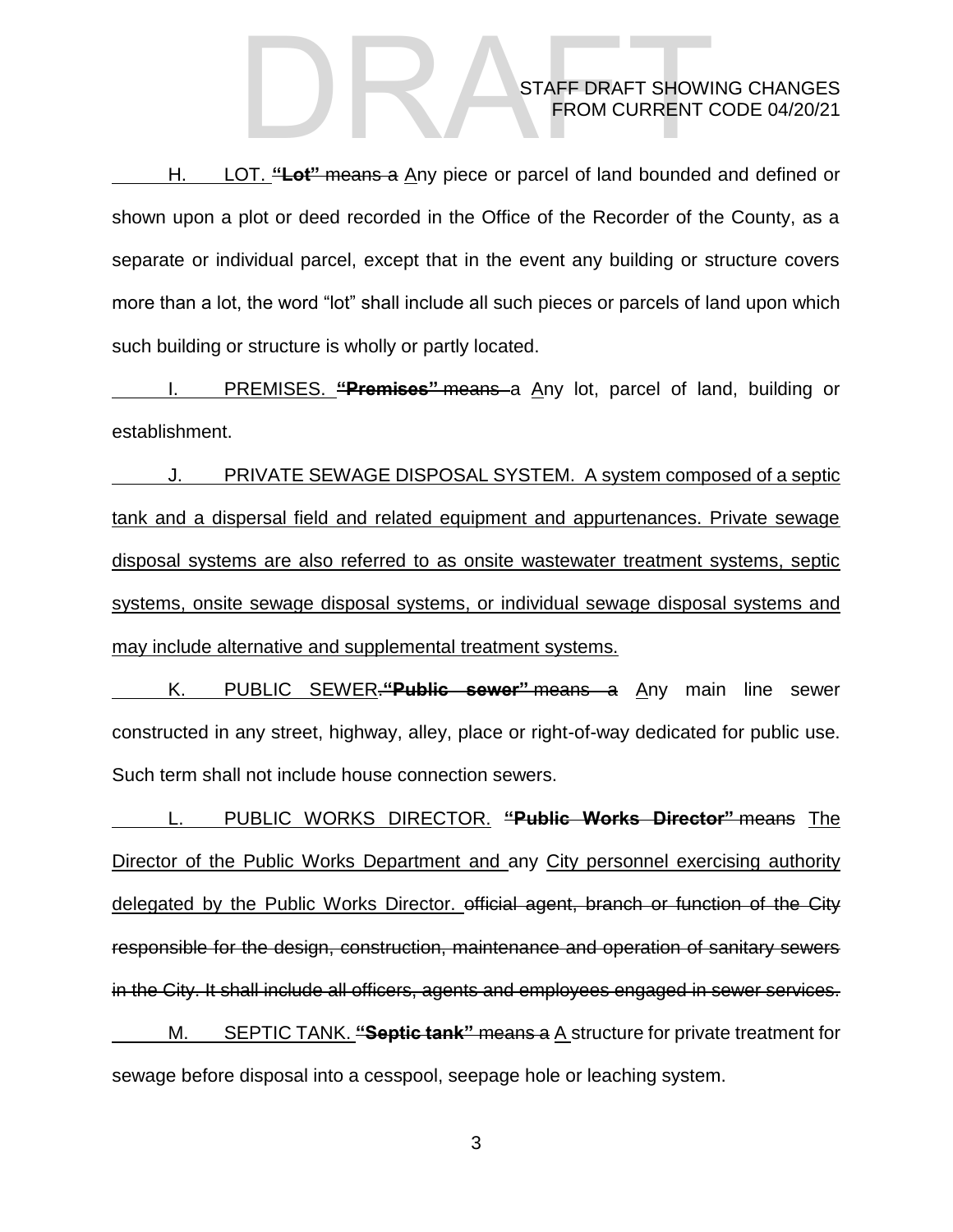SECTION 3. Section 14.44.010 of Chapter 14.44 of Title 14 of the Santa Barbara Municipal Code is amended to read as follows:

#### **14.44.010 Connection to Public Sewer - [Required When Public Sewer Available.](http://qcode.us/codes/santabarbara/view.php?topic=14-14_44-14_44_010&frames=on)**

A. When a public sewer is available, all plumbing that which receives the waste discharge from any building, structure or place of business, shall be connected to a public sewer.

B. All plumbing receiving waste discharge which is connected toaA premises served by a private sewage disposal system shall be connected to aan available public sewer when required under Chapter 22.04 of this Code or when the private sewage disposal system fails.

SECTION 4. Section 14.44.020 of Chapter 14.44 of Title 14 of the Santa Barbara Municipal Code is amended to read as follows:

#### **14.44.020 [When Sewer Not Available.](http://qcode.us/codes/santabarbara/view.php?topic=14-14_44-14_44_020&frames=on)**

If there is no available public sewer, a premises may be served by a private sewage disposal system when authorized under Chapter 22.04 of this Code. Nothing in this Section shall be construed to preclude a requirement for extension of public sewer to serve a parcel as a condition of subdivision or other development of property. The connection to a public sewer required by Section 14.44.010 may be dispensed with when no public sewer is available and when, in the opinion of the Health Officer of the County, a private sewage disposal system would be adequate and safe and would not constitute a menace to public health.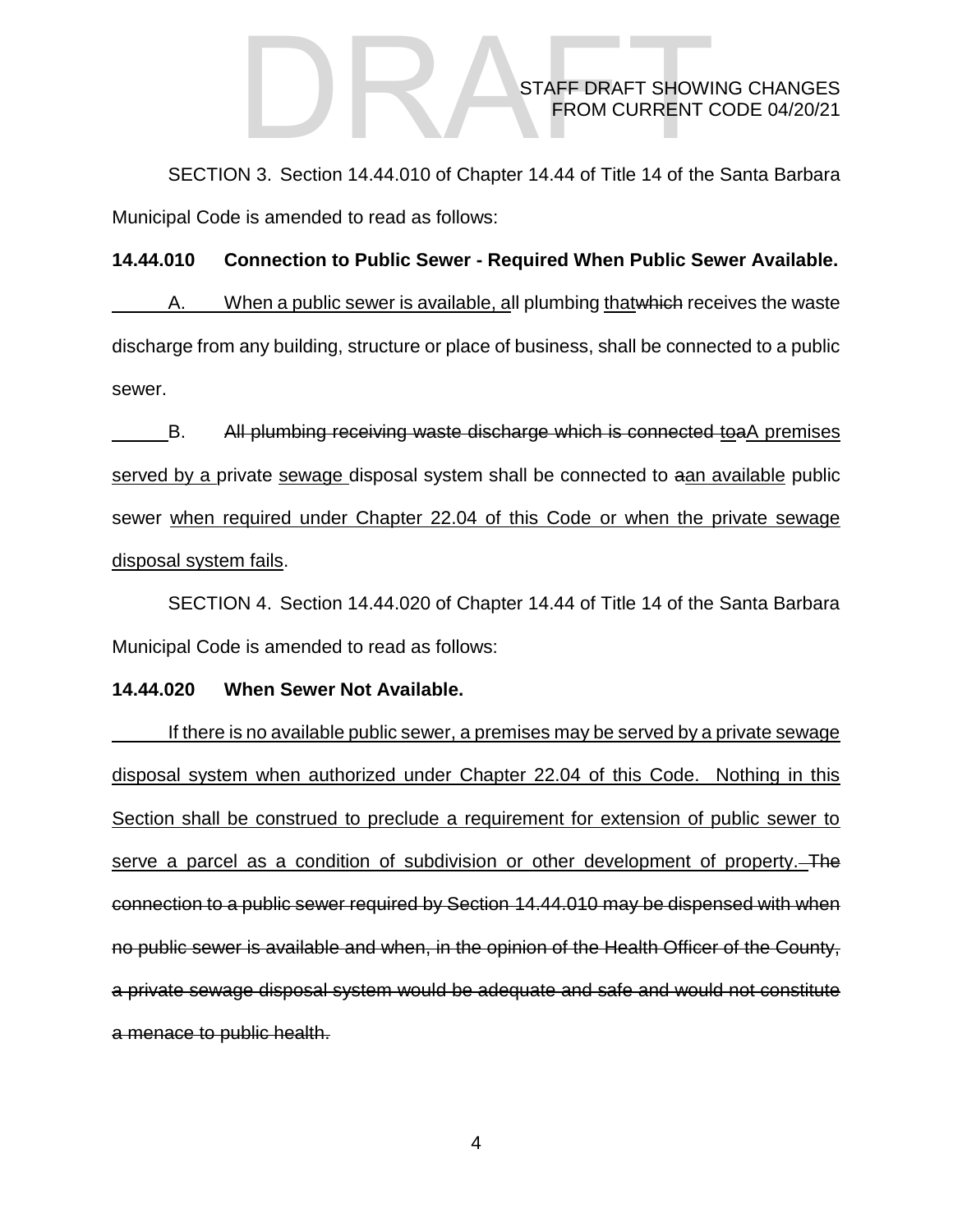SECTION 5. Section 14.44.030 of Chapter 14.44 of Title 14 of the Santa Barbara Municipal Code is amended to read as follows:

# **14.44.030 [When Connection to Approved Private Sewage Disposal System](http://qcode.us/codes/santabarbara/view.php?topic=14-14_44-14_44_030&frames=on)  [Required.](http://qcode.us/codes/santabarbara/view.php?topic=14-14_44-14_44_030&frames=on)**

All plumbing receiving waste discharge which is not connected to a public sewer shall be connected to an approved private sewage disposal system approved by the Chief of Building and Zoning and Health Officer of the County.

SECTION 6. Section 14.44.150 of Chapter 14.44 of Title 14 of the Santa Barbara Municipal Code is amended to read as follows:

#### **14.44.150 Maintenance Generally Not to Obstruct Public Sewer Flow**.

No person shall do, or cause to be done, any maintenance which would damage or obstruct the flow of any public sewer. No person shall maintain a building drain or private sewer lateral in a condition that prevents or interferes with the cleaning or inspection of the public sewer.

SECTION 7. Section 14.46.010 of Chapter 14.46 of Title 14 of the Santa Barbara Municipal Code is amended to read as follows:

#### **14.46.010 Definitions**.

Unless the context indicates otherwise, the following definitions apply to the use of the following terms for the purposes of this cChapter:

A. BUILDING SEWER LATERAL INSPECTION. An inspection of a Building Sewer Lateral that consists of the retention of a licensed plumber (as certified under Section 14.46.050) by the Owner in order to visually examine and inspect a Building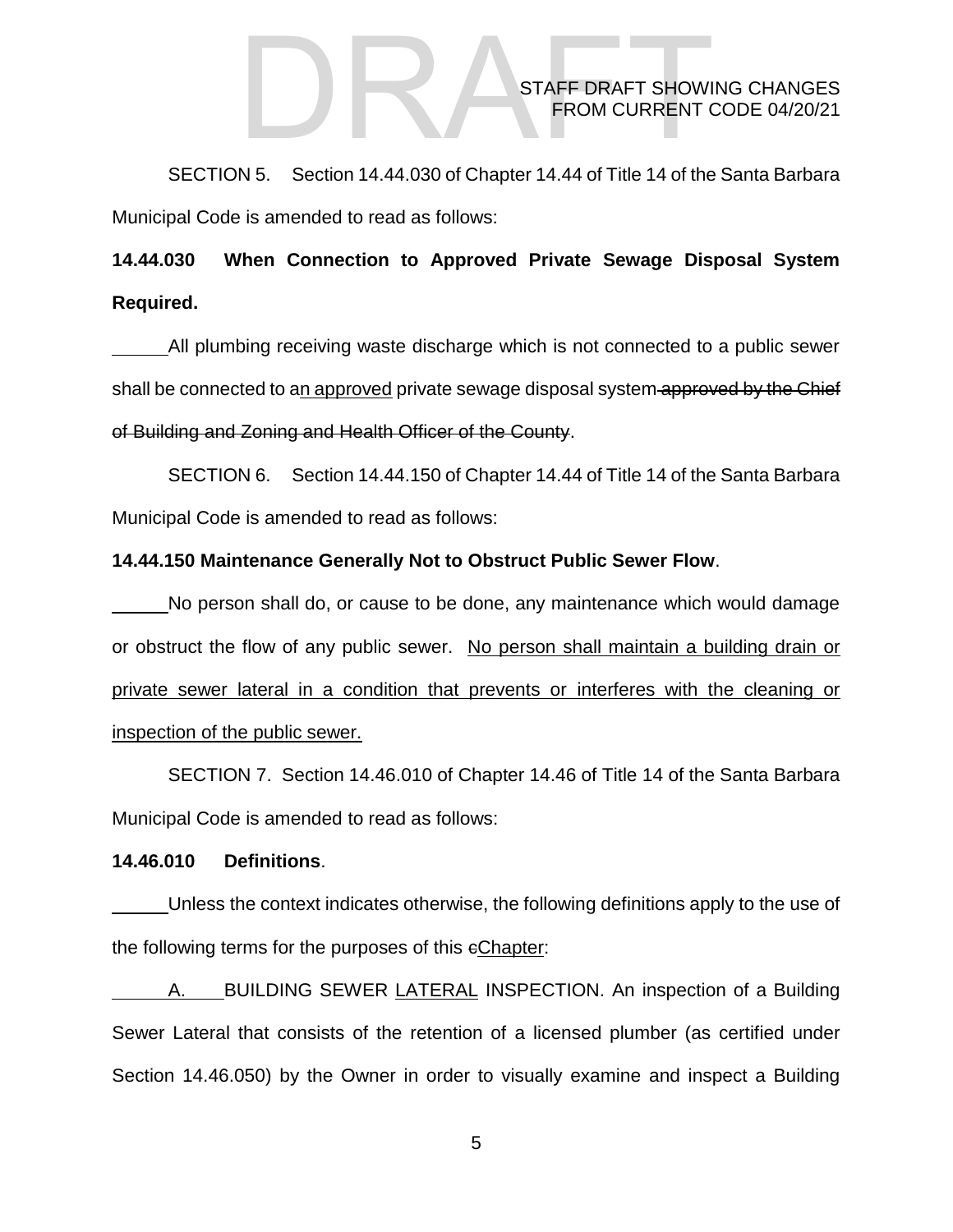Sewer Lateral in the manner deemed appropriate by the City Public Works Director. Such an inspection shall, at a minimum, include the use of a closed-circuit television inspection device for the purposes of determining whether the Building Sewer Lateral complies with the requirements of this cChapter, the Regulation adopted under Section 14.46.080, and any applicable state laws.

B. BUILDING SEWER LATERAL. That part of the horizontal piping including the lateral connection that carries sewage and liquid waste from the building or structure of a drainage system which extends from the end of the building drain and which receives the discharge of the building drain and conveys it to a public sewer, private sewer, individual sewage disposal system, or other point of disposal. The pipes and other facilities connecting a premises to a public sewer for the purpose of conveying domestic sewage and/or industrial liquid waste, including that portion extending into the public street or right of way and the point of connection to the public sewer. As used in this Chapter, For the purposes of this chapter, a Building Sewer Lateral shall also includes a Septic Tank if one exists upon the Property and it is in usethe pipes and facilities that connect a premises to an approved private sewage disposal system.

C. COMMERCIAL PROPERTY. Any real property not-used for commercial, industrial or mixed commercial and residential purposes. and not a Common Interest Development.

D. COMMON INTEREST DEVELOPMENT. A residential development characterized by individual ownership of a condominium housing unit or a residential parcel coupled with the shared ownership of (or right to use) common areas and facilities,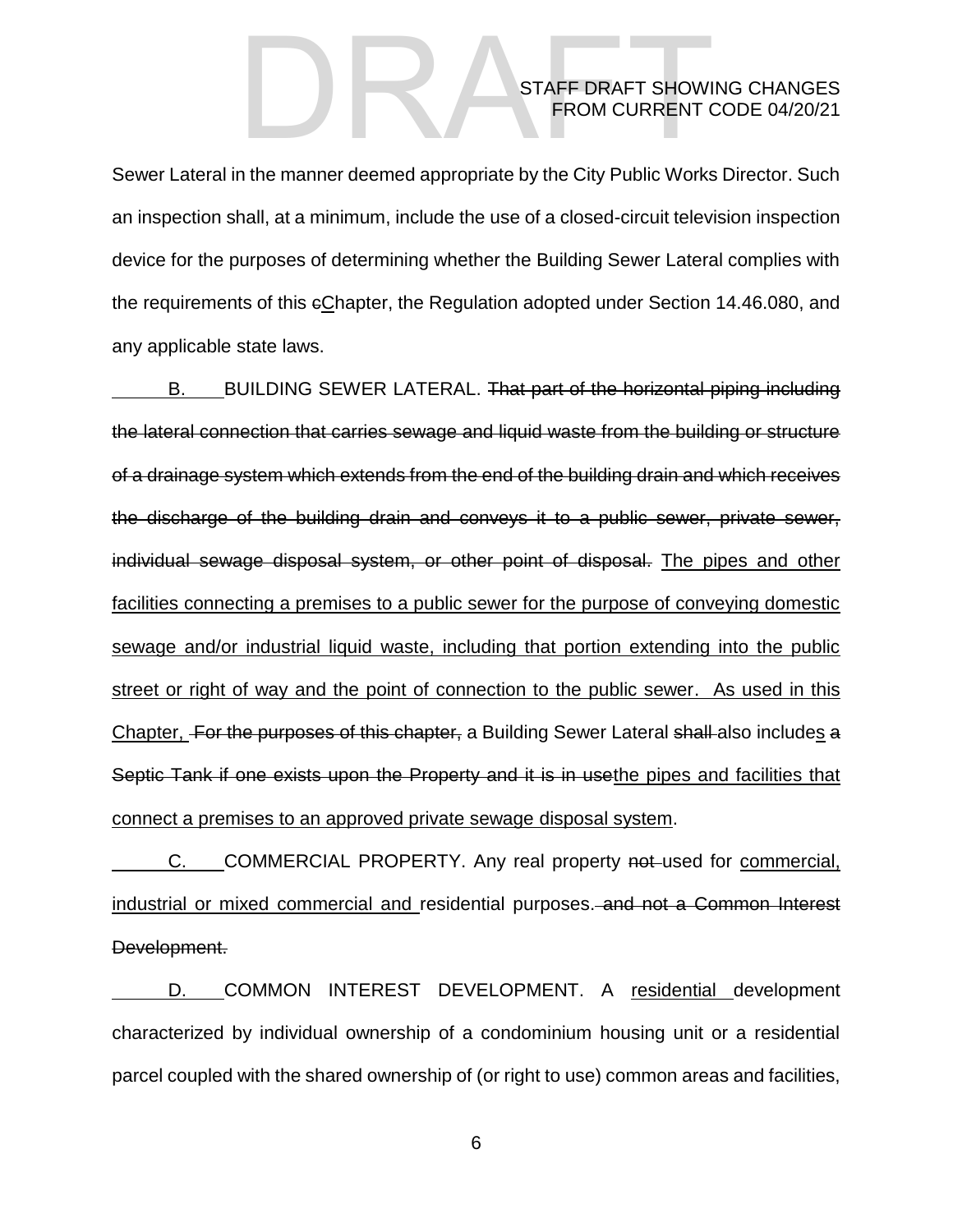including, but not limited to, condominium projects, community apartment projects, stock cooperatives and planned unit developments, which contains three or more dwelling units and which has a Building Sewer Lateral shared by three more dwelling units.

E. MULTI-UNIT RENTAL DEVELOPMENT. A residential development, other than a common interest development, having three or more units connected to a common sewer lateral.

F. NOTICE TO REPAIR. The notice issued by the City Public Works Director to the Owner advising that the Owner appears to be in violation of the Santa Barbara Municipal Code with respect to the Owner's Building Sewer Lateral, or in violation of the Code in the manner of the Building Sewer Lateral's connection to the City sewer system, which order directs the abatement of the identified apparent violation in a timely manner.

G. OWNER. Any person, partnership, association, corporation or fiduciary having an ownership interest legal title (or any partial interest) in any real property situated within the City. Owner includes a homeowner's association or similar organization of a common interest development. Owner includes multiple owners jointly and individually.

H. SEPTIC TANK. As the term is defined in Section 14.34.100.

I. SEWER LATERAL CONNECTION. That portion of the Building Sewer Lateral that connects to the public sewer main, commonly using a tee, wye, or saddle.

SECTION 8. Section 14.46.020 of Chapter 14.46 of Title 14 of the Santa Barbara Municipal Code is amended to read as follows:

**14.46.020 Maintenance of Private Building Sewer Laterals and Private Sewage Disposal Systems**.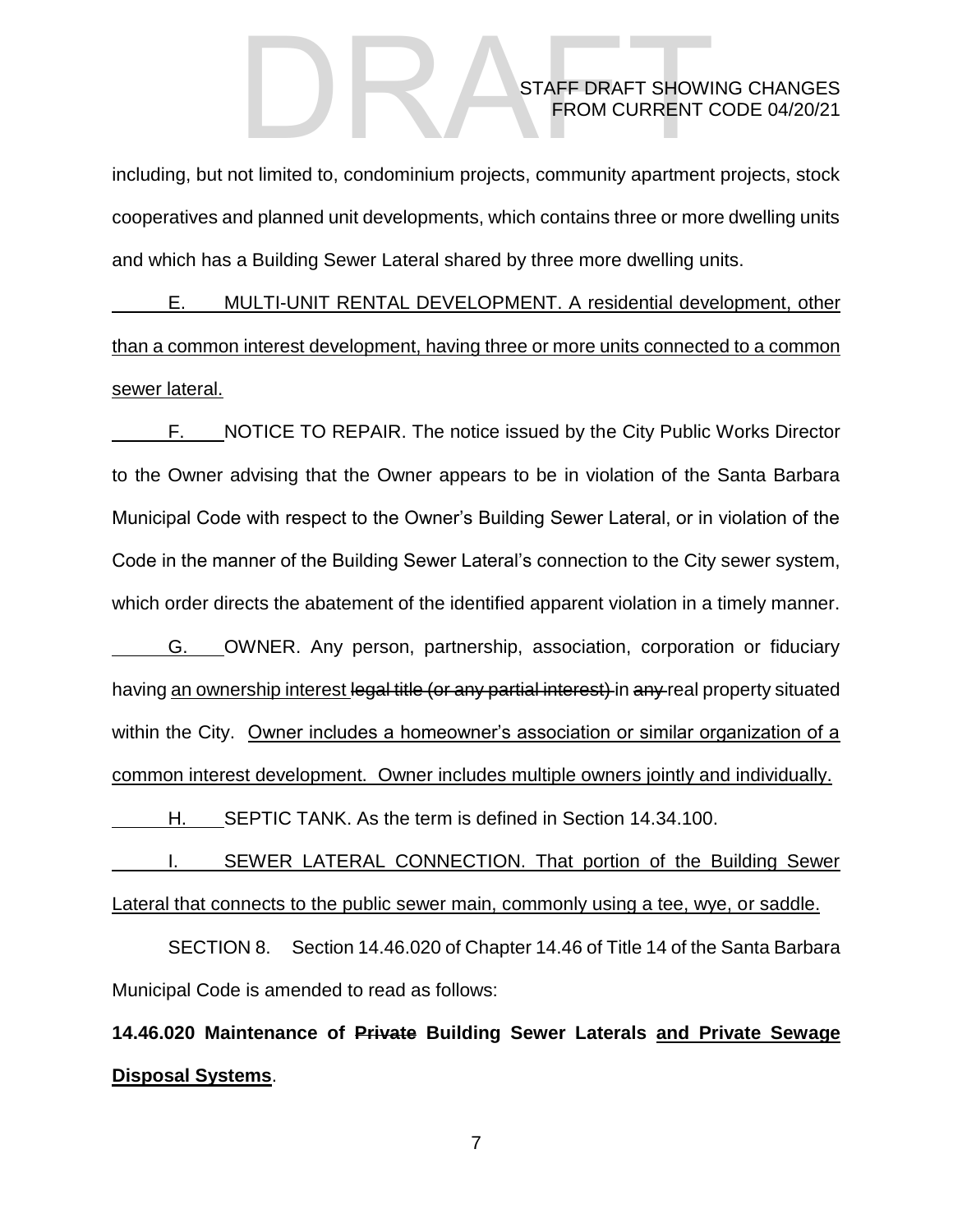A. An Owner is responsible, at the Owner's cost, for all preventative and corrective maintenance activities for the building sewer lateral serving the Owner's premises, up to and including the sewer lateral connection to the public sewer, including periodic video inspection, testing, cleaning, repair and replacement.

A. MAINTENANCE OF BUILDING SEWER LATERALS. B. AnEach Owner shall maintain each his or her Building Sewer Lateral serving the Owner's premises in good working condition,  $\left( \epsilon \right)$ -free of displaced joints, open joints, root intrusion, substantial deterioration of the line, cracks, leaks, inflow, or infiltration of extraneous water, root intrusion, grease and sediment deposits, or any other similar conditions, defects, or obstructions likely to cause or increase the likelihoodchance for blockage of the Building Sewer Lateral.

B C. MAINTENANCE OF SEPTIC TANK. Each An Owner of a premises served by a private sewage disposal system shall maintain the system to be his or her Septic Tank free of deterioration, corrosion, damage, disposal failure or any other similar deficiencies or defects condition likely to increase likelihood of failure of the system Septic Tank.

C. GENERAL MAINTENANCE REQUIREMENTS. The maintenance obligation imposed by this sSection shall be in addition to and supplemental of the general private sewer system maintenance obligations imposed by Section 14.44.160 of this cCode.

SECTION 9. Section 14.46.030 of Chapter 14.46 of Title 14 of the Santa Barbara Municipal Code is amended to read as follows:

#### **14.46.030 Building Sewer Lateral Inspections - Access to Premises**.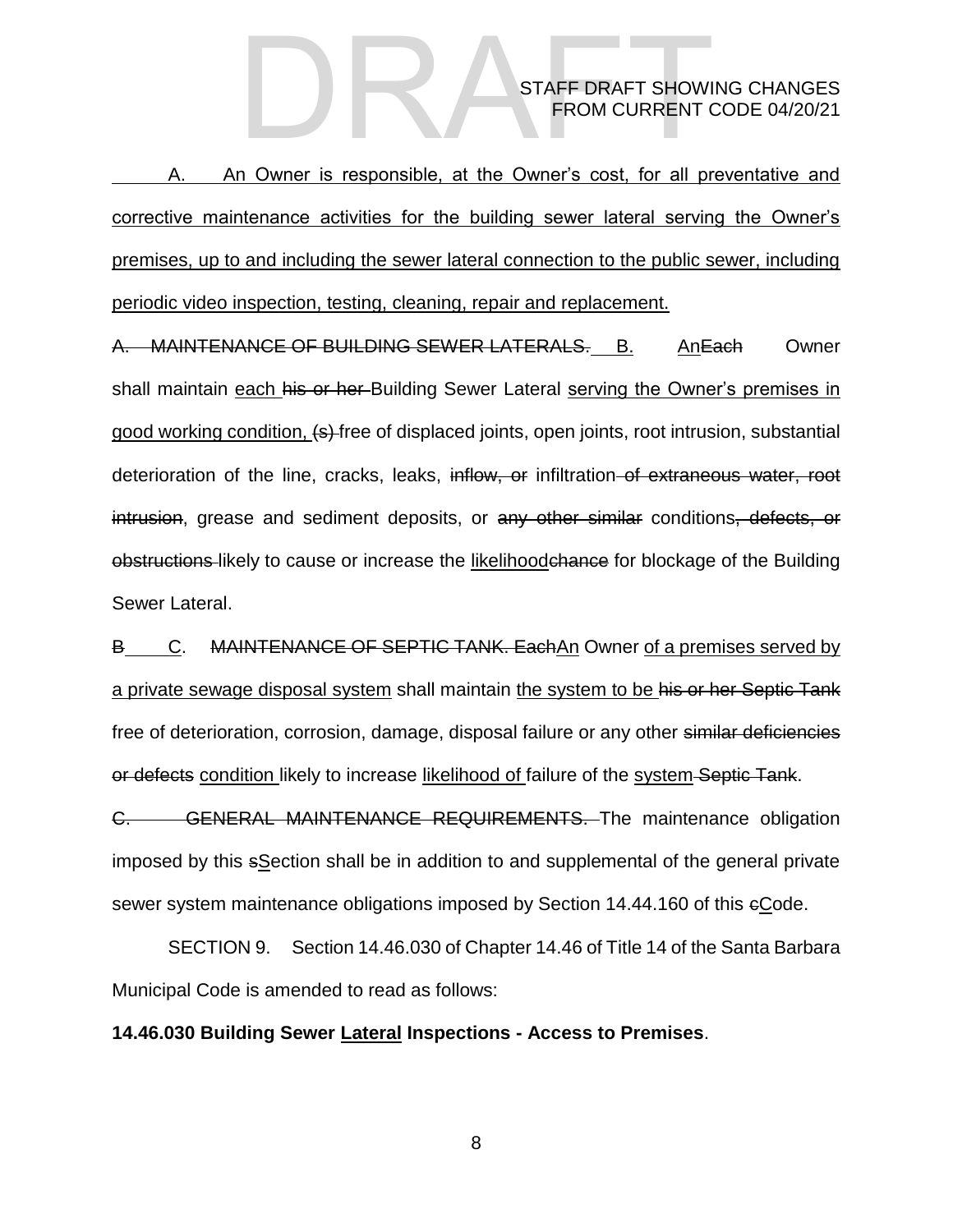The Public Works Director-or the City Health Officer (or any designated representative thereof) is hereby authorized to inspect, measure, sample, and test any Building Sewer Lateral, and the contents thereof, in use within the City and connected to the City sewer system for the following purposes:

A 1. To determine the size, depth, and location, and condition of any sewer connection or building sewer lateral;

B 2. To determine the end outlet of any sewer connection or building sewer lateral; by depositing harmless testing materials in any plumbing fixture attached thereto and flushing the same, if necessary.

G 3. To determine, by measurements and samples, the quantity and nature of the sewage or waste water being discharged into any sewer.;

**D** 4. To determine the location of the roof, swimming pool, floor and surface drains, and whether or not they physically connect to a sewer.

Nothing herein shall be deemed to provide the Public Works Director (or the Director's designee) with any right or authority This Section does not authorize City personnel to enter a building or other apparently private or interior area of a premises real property, except by permission of the owner or occupant or as to the extent such entry is expressly otherwise authorized by state law.

SECTION 10. Section 14.46.040 of Chapter 14.46 of Title 14 of the Santa Barbara Municipal Code is amended to read as follows:

#### **14.46.040 Mandatory Building Sewer Lateral Inspections**.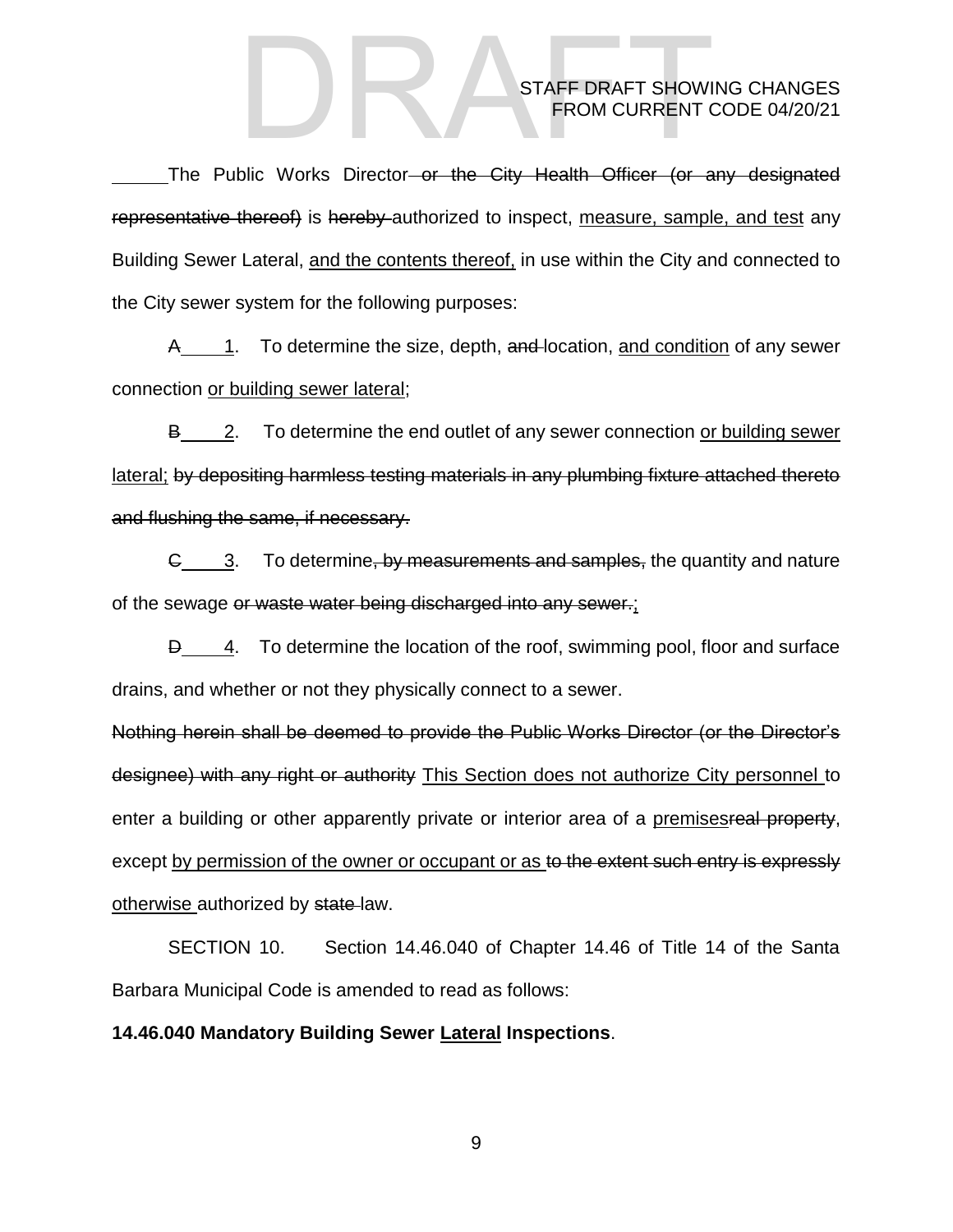A. HEALTH AND SAFETY BASIS FOR REQUIRING A BUILDING SEWER LATERAL INSPECTION. An Owner shall have the Building Sewer Lateral of his or her real property inspected in accordance with the requirements of this cChapter (as directed and within the time period indicated by the Public Works Director) upon the occurrence of any of the following events:

1. Overflow or Malfunction. Whenever the Public Works Director has sufficient evidence (as determined by the Director) that the Building Sewer Lateral has recently overflowed or has recently malfunctioned;

2. Lateral Failure or Lack of Maintenance. Whenever, based on sewer system inspection or testing conducted by the City (of either the Building Sewer Lateral or the City's public sewer system), the Public Works Director finds that there is sufficient evidence to conclude that the Building Sewer Lateral has failed, is likely to fail, or has not been properly maintained as required by Section 14.46.020.

3. Public Health Threat. Upon any other reasonable cause to believe that there is a threat to the public health, safety, or welfare due to the condition of a Building Sewer Lateral.

B. EVENTS REQUIRING A BUILDING SEWER LATERAL INSPECTION - RESIDENTIAL PROPERTIES. An Owner shall have the Building Sewer Lateral of his or her residential Property inspected in accordance with the requirements of this chapter upon the occurrence of any of the following events:

1. Home Additions. Prior to the issuance of a City building permit for a residential building addition or new improvements on the real property in excess of 400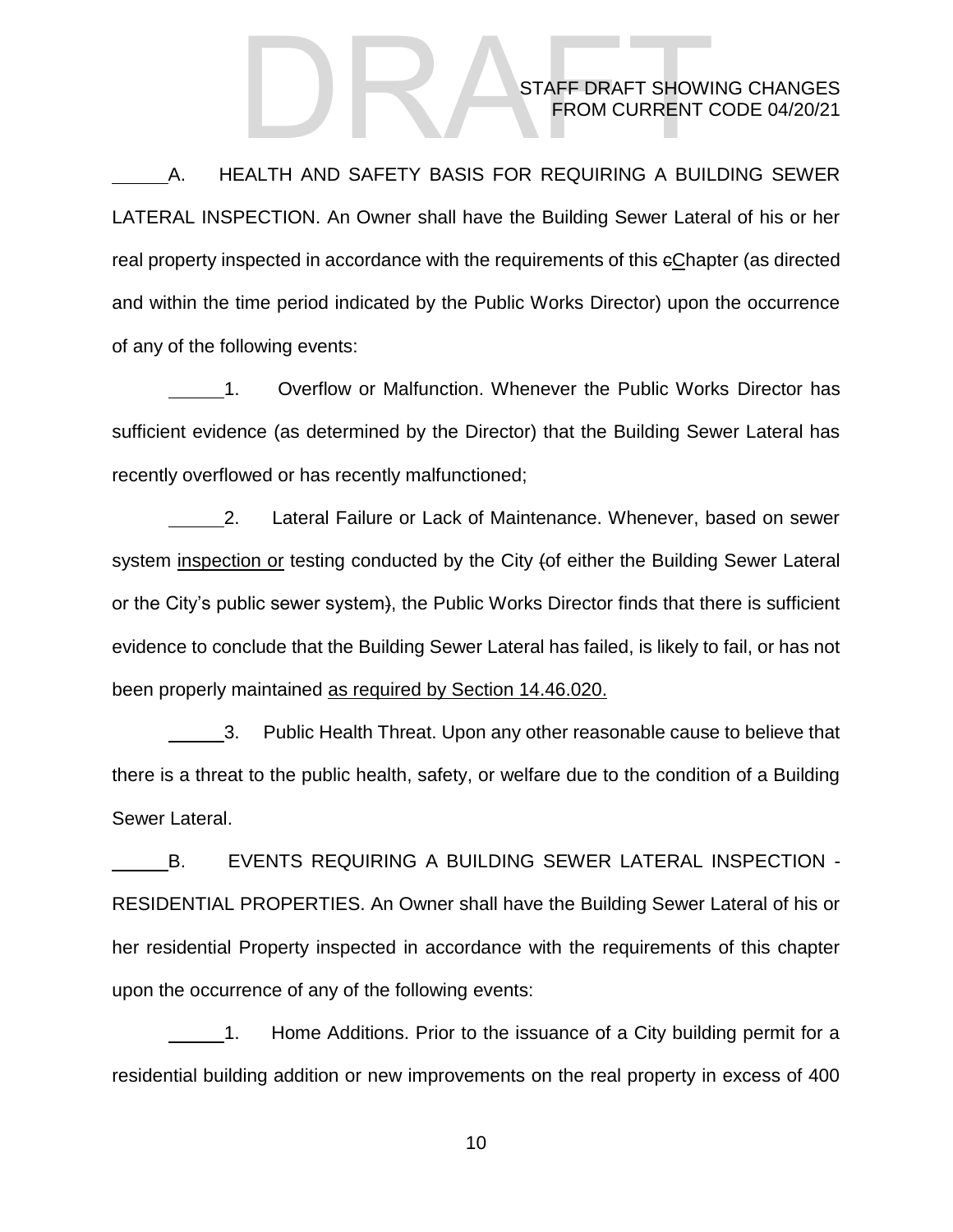square feet of habitable space as that phrase is defined in the California Building Code as adopted and amended by the City;

2. New Plumbing Fixtures. Prior to the issuance of a City building permit for two or more new plumbing fixtures attached to the Building Sewer Lateral upon the residential Property. For the purposes of this section, the phrase "new plumbing fixtures" shall refer only to an increase in the number of plumbing fixtures in use on the real property prior to the application for a building permit for the "new" plumbing fixtures.

C. SCHEDULE FOR LATERAL INSPECTIONS - NONRESIDENTIAL ANDCOMMERCIAL PROPERTY, COMMON INTEREST DEVELOPMENTS, REAL PROPERTIESAND MULTI-UNIT RENTAL DEVELOPMENTS.

1. Nonresidential Properties. An Owner or Owners of a nonresidential property within the City shall have that Property's Building Sewer Lateral(s) inspected in accordance with the requirements of this chapter once every 10 years beginning January 1st of the year following the adoption of the Ordinance first enacting this chapter. Within each 10-year period of time, such lateral inspections shall occur in accordance with and not later than the Citywide area map and schedule attached to this section as Exhibit 1 and dated as of September 26, 2006, in the order and by district as established on Exhibit 1. [For the purposes of this section, a property which has a mixture of allowed residential and nonresidential uses shall be considered a nonresidential property with respect to its compliance with the sewer lateral inspection requirements of this section.]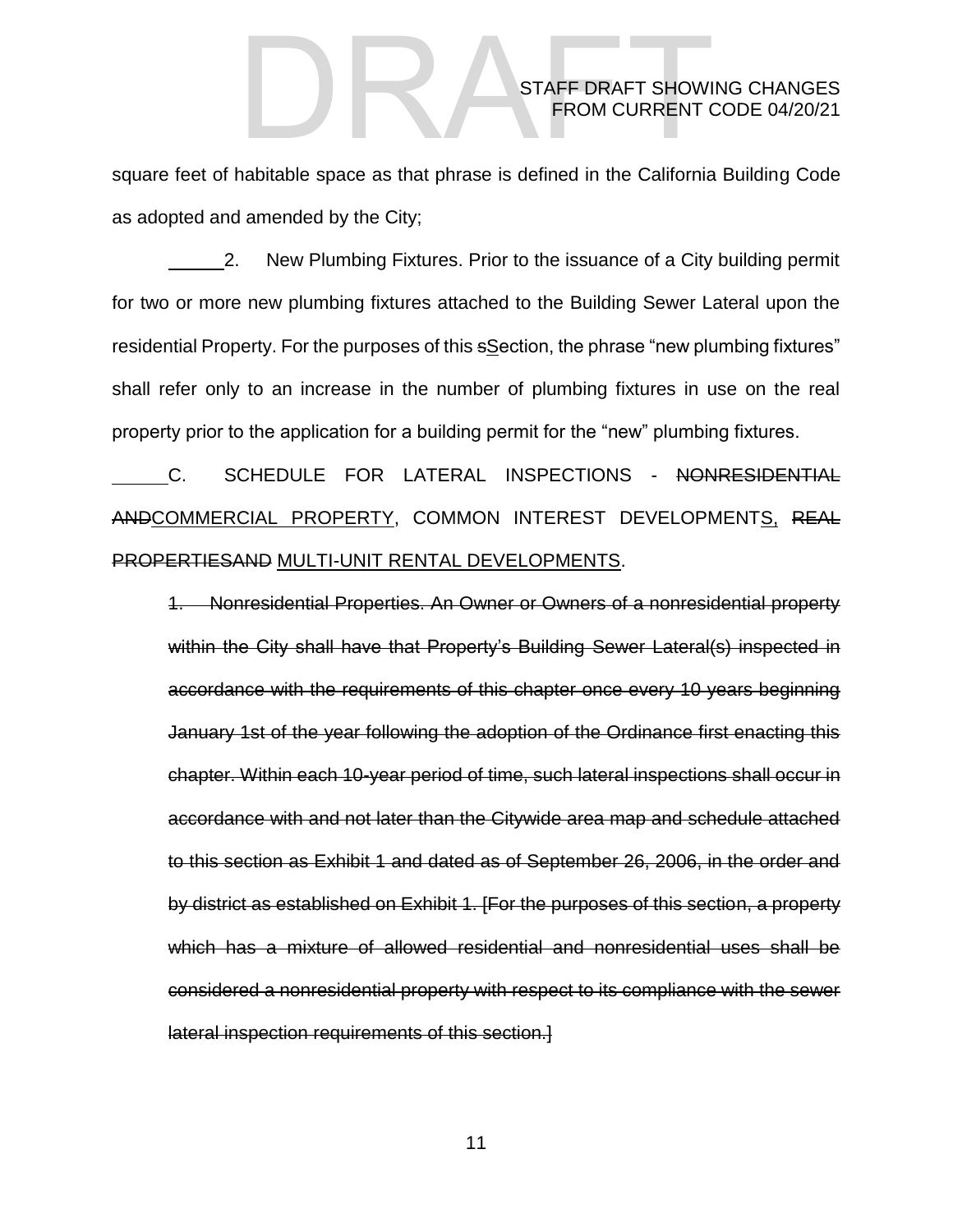2. Common Interest Developments. The Owner or Owners of a Common Interest Development shall have that Property's Building Sewer Lateral(s) inspected in accordance with the requirement of this chapter once every 10 years beginning January 1st of the second year following the enactment of the Ordinance first enacting this chapter. Within each 10-year period of time, such lateral inspections shall occur in accordance with and not later than the Citywide area map and schedule attached to this section as Exhibit 1 and dated as of September 26, 2006, in the order and by district as established on Exhibit 1, an official full size color copy of which shall remain on file in the City Clerk's office.

In addition to any inspection that may be required under Subsection A of this Section, the owner of commercial property, a common interest development, a or multiunit rental development shall have the building sewer lateral or laterals serving the owner's property inspected in accordance with the requirements of this Chapter once every 15 years according to a schedule established by the Public Works Director commencing as of January 1, 2007.

D. EXCEPTION TO INSPECTION FOR RECENT PRIOR INSPECTIONS AND REPAIRS. The following are exceptions to the Inspection requirements of sSubsections B and C above:

1. Prior Replacement of Building Sewer Lateral. An Owner otherwise required to perform a Building Sewer Lateral inspection under subsection B or C of this section shall not be required to perform such an inspection if the Owner (or the Owner's predecessor-in-interest) has originally installed or has replaced his or her Property's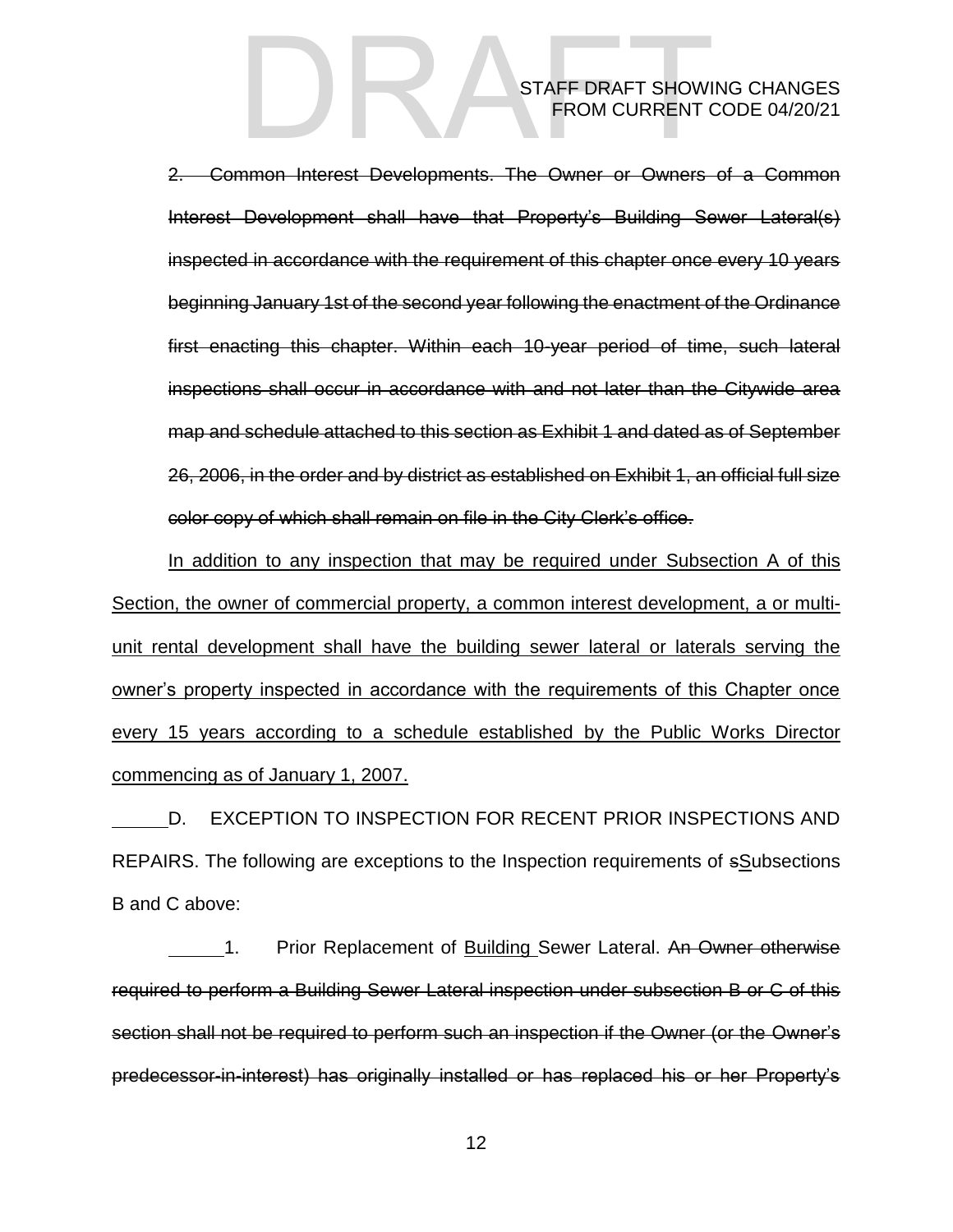Building Sewer Lateral and Sewer Lateral Connection within the 20 years prior to the date of the application for a building permitAn inspection is not required under Subsection B if the building sewer lateral serving the premises has been originally installed or replaced within 20 years of the date of the application for building permit.

2. Prior Inspection or Repair of a Building Sewer Lateral. An inspection is not required Owner otherwise required to perform an inspection under sSubsection B or C of this sSection shall not be required to perform such an inspection if the Owner has either completed if a remedial inspection showing the building sewer lateral to be in good repair was (conducted in accordance with the Inspection requirements of this eChapter) or completed a permitted repair of the Building Sewer Lateral and Sewer Lateral Connection within the three years prior to the date the inspection would otherwise be required. The period for mandatory inspection under Subsection C will be reset and start anew whenever a remedial inspection for a premises is conducted and repairs to the building sewer lateral are made as required by this Code.

SECTION 11. Section 14.46.060 of Chapter 14.46 of Title 14 of the Santa Barbara Municipal Code is amended to read as follows:

#### **14.46.060 Required Building Sewer Lateral Repairs.**

A. NOTICE TO REPAIR. Upon receipt of the Building Sewer Inspection Report pursuant to this eChapter, the Public Works Director (or his or her designee) will determine whether it indicates any deficiencies in the operation of the Building Sewer